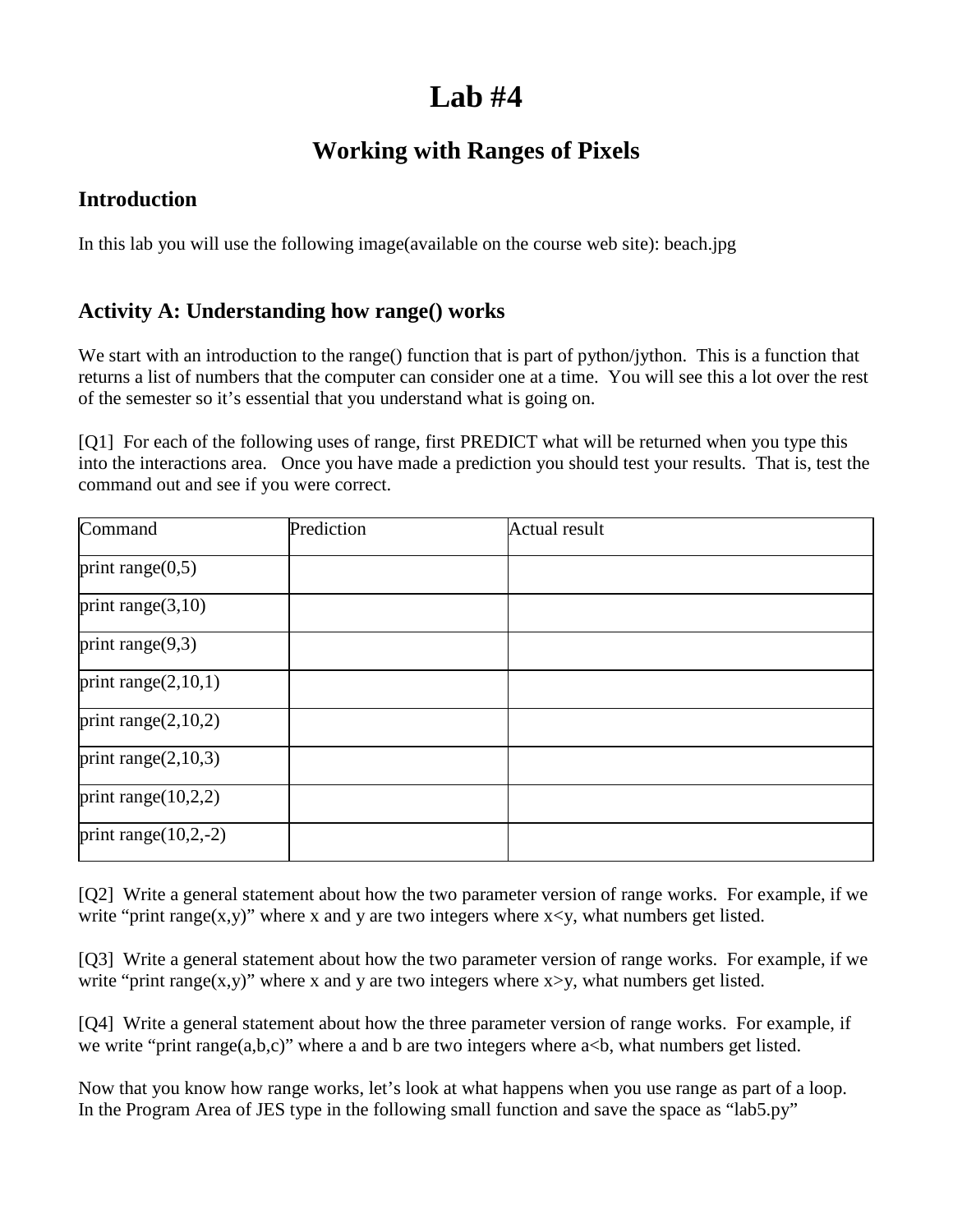```
def demo():for x in range (0, 5):
  print x
```
Then run this demo:

## $\gg$  demo()

[Q5] What is printed when you run demo()?

But consider what happens when we put one for loop inside of another for loop. Copy the following code into the program area and run it.

```
def demo2():
  for x in range (0, 3):
    for y in range (5, 9):
         print str(x) + ", "+str(y)
```
[ $Q6$ ] What is printed when you run demo2()?

Look at this result carefully. Notice that when the program first sees the "for x" loop it sets x to its first value ( $x=0$ ). Then the computer sees the "for y" loop and sets y to its first value ( $y=5$ ). At this point the computer sees the print statement and prints the two values of x and y - we print "0 5"

Notice then that when the computer comes back around to run the next part of the loop (the **for** statement) that it goes back around and runs the next value for y. In other words, it stays with the *inner* loop. The next value of y is 6. Therefore, the computer prints "0 6" The next value of y is 7 so the computer prints " $0$  7". Finally, the last value of y is 8, so the computer prints " $0$  8"

At this point, the y loop has completed so the program can't run it anymore. Since the inner loop has completed the computer goes back around to the outer loop – the "for x" loop. The computer sets the next value of x which is 1. Now, when the computer comes back down to the "for y in range(5,8)" loop it treats it as though it hasn't seen it before – in other words it starts that loop all over again, setting y to 5. Thus, the next print statement is "1 5"

At this point the y loop runs through its entire process again so we see "1 5", "1 6" , "1 7", and "1 8".

Again, when the y loop is finished the computer goes back up to the x loop to get its next value  $(x=2)$  and then starts the y loop all over again.

The outer loop, the x loop, runs three times. The inner  $loop$  – the y loop – runs four times EACH time it runs. Since it runs three times due to the x loop, there are a total of 12 print statements.

Most of the code that we write for pictures can use a set of nested loops like this.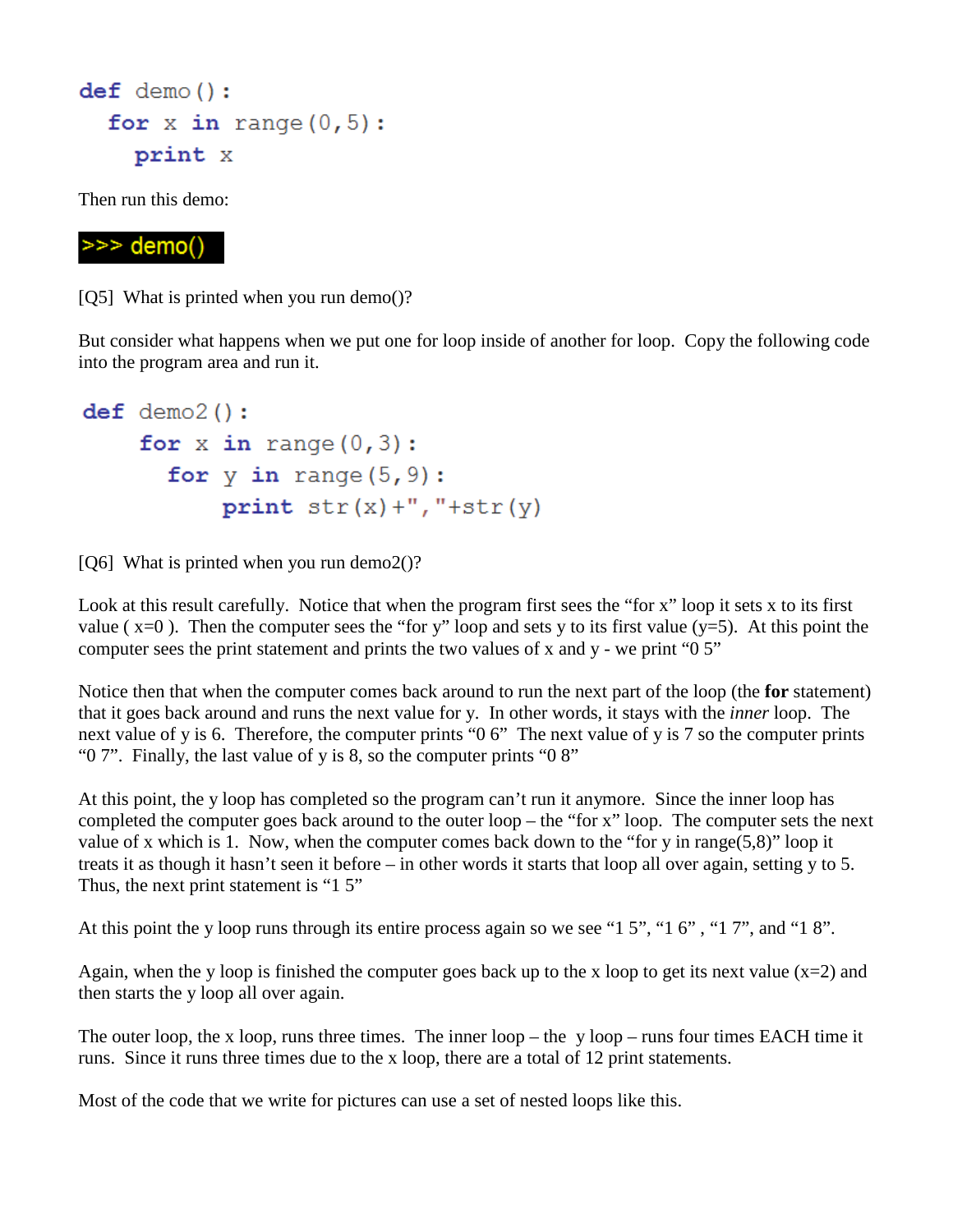Consider the following program from last week:

```
def increaseGreen(picture):
for pixel in getPixels (picture) :
  greenValue = getGreen(pixel)
  setGreen (pixel, greenValue*1.5)
```
Recall that this program looked at each pixel in the entire picture, one pixel at a time, and changed them to have a higher value of green. You will even recall that we put a repaint() inside of there that allowed us to see this happen.

Last week we wrote it this way because we didn't actually care WHERE the pixels were in the picture. We just wanted them all to change. But now we are going to start working with programs where we DO care where pixels are in the picture. To do this we move from a single loop solution as was in the code above, to a nested, double loop solution.

Look at the following function:

```
def increaseGreen2(picture):
for x in range (0, \text{getWidth}(picture)):
  for y in range (0, getHeight (picture)):
    pixel = getFixed(picture, x, y)greenValue = getGreen(pixel)setGreen(pixel, greenValue*1.5)
```
If you think through what you just observed in demo2() then you know that this is going to start by setting x to be equal to zero. It then moves to the for y loop and sets y to zero. It then goes in and retrieves the pixel at (0,0) and stores it in the variable named pixel. At this point you are exactly where you were last week and you can set that pixel to a brighter green. We continue in this manner getting the next value of y and the NEXT value of y until we have changed every y value in the entire column where  $x=0$ . Then we move to x=1 and start over.

Remember how we looked at this last week by writing something like this?

```
def increaseGreen2(picture):
for x in range (0, \text{qetWidth}(picture)):
  for y in range (0, getHeight (picture)):
    pixel = getpixel(picture, x, y)greenValue = getGreen(pixel)setGreen(pixel, greenValue*1.5)
    repaint (picture)
```